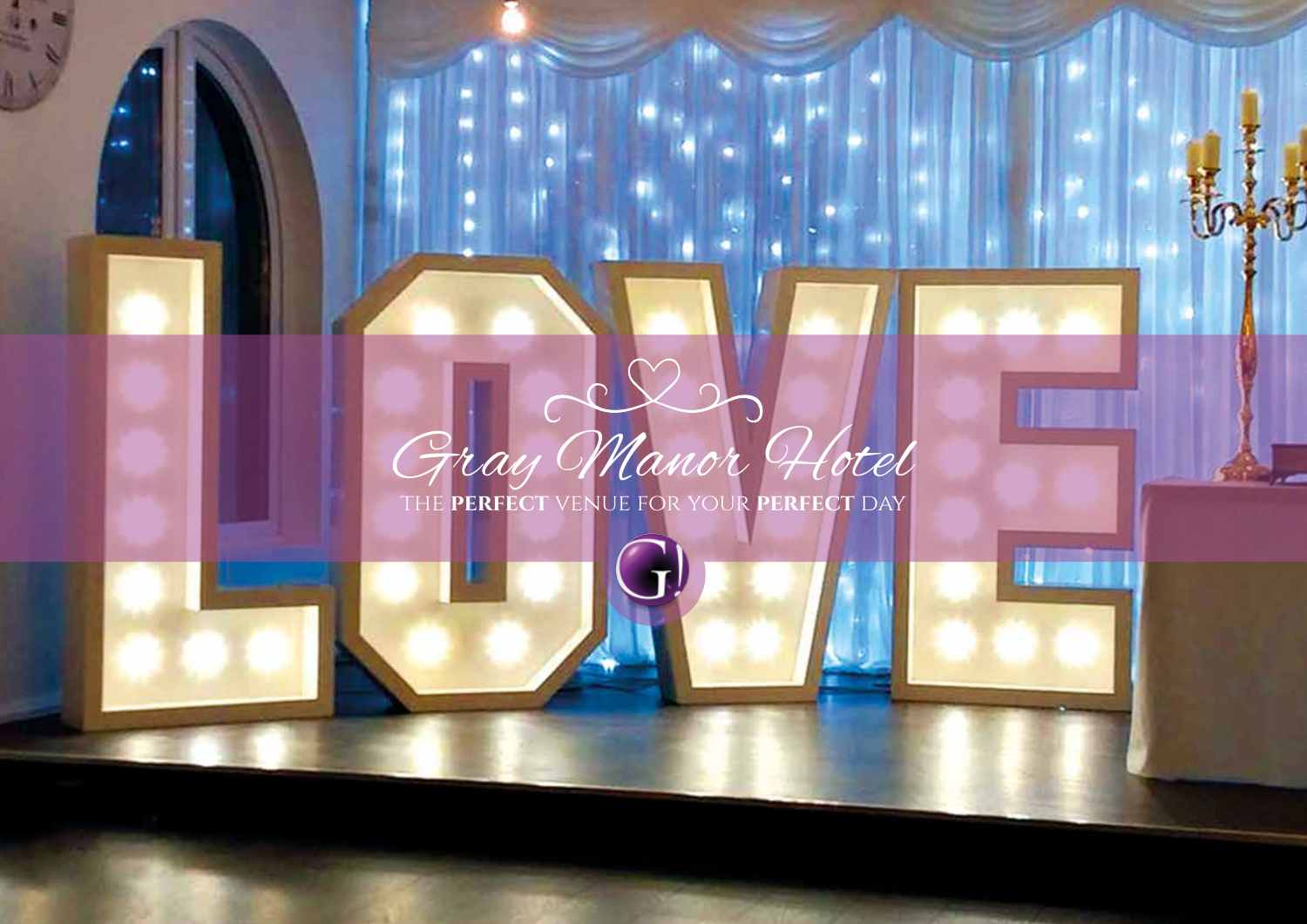

At Gray Manor, you'll have completely exclusive use of the whole venue and hotel – giving you total flexibility to make your wedding truly yours, personalising every aspect to create your dream celebration.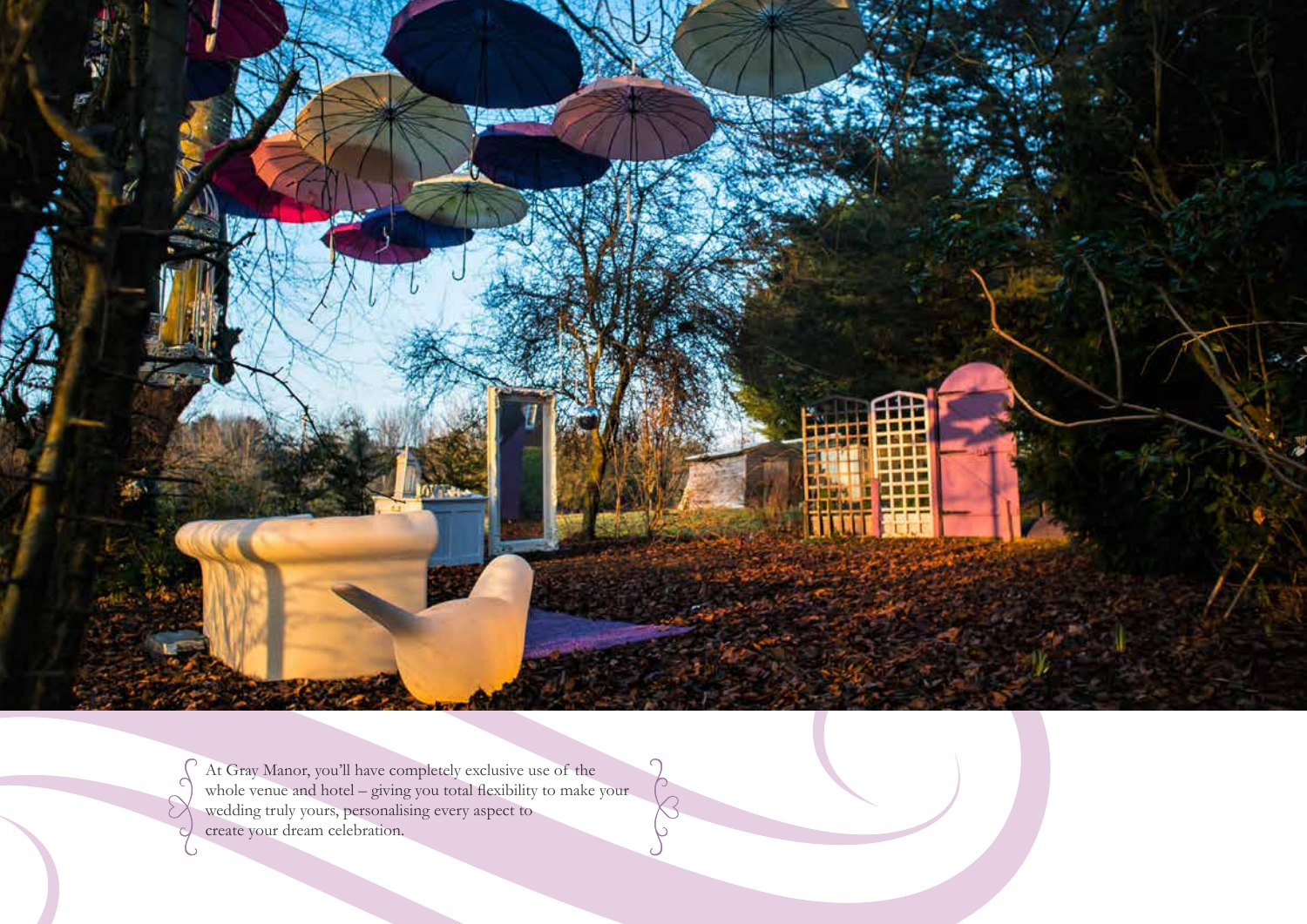

Κś  $\mathcal{L}_{\mathcal{L}}$ 

C  $\sum$ Ċ G

Gray Manor is licensed for Wedding Ceremonies for up to 120 people. Have your Ceremony, your Wedding Breakfast, and your Reception and party all under one roof - and have all your family and close friends stay overnight and all have breakfast together the next morning!

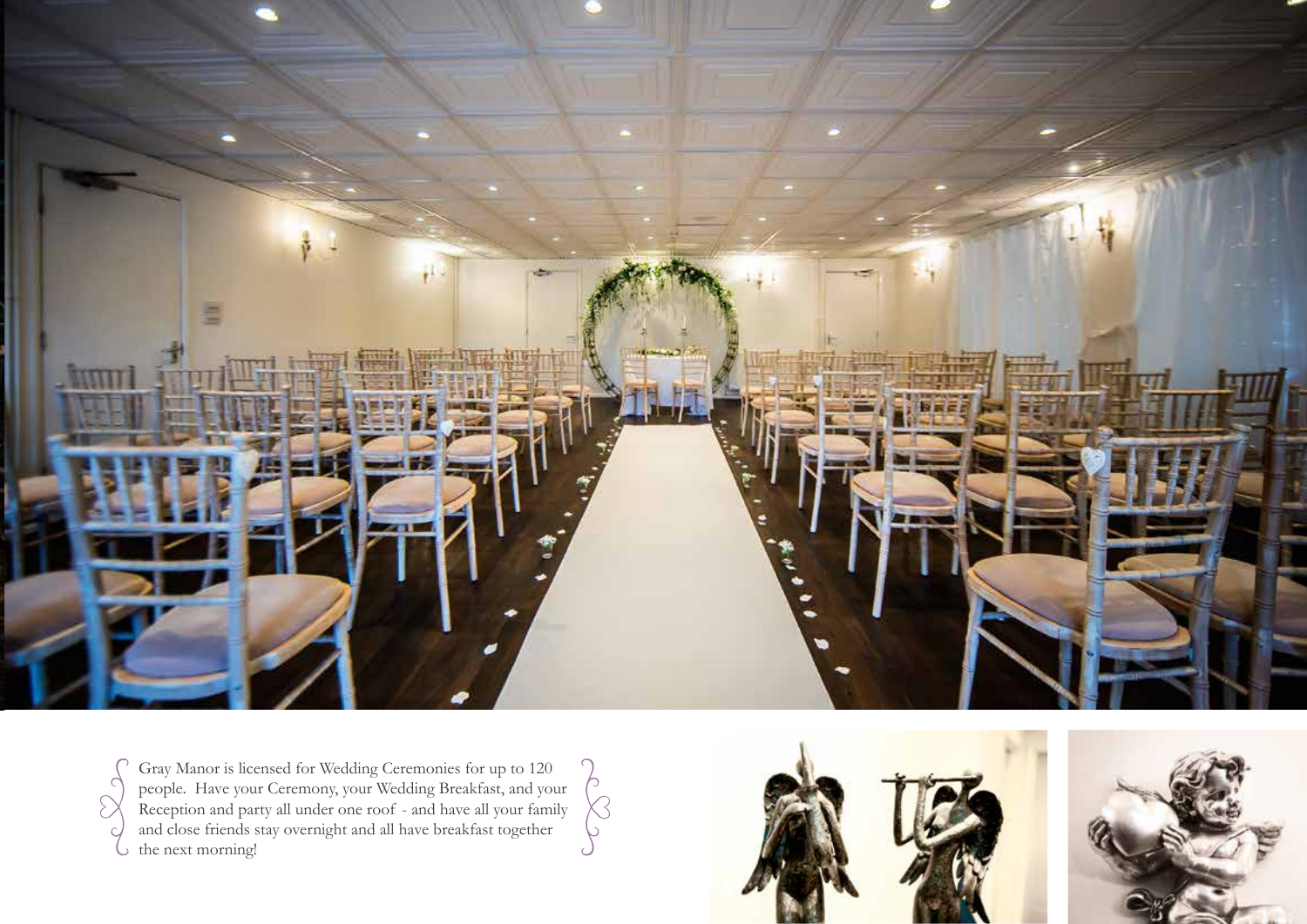

Venue

Gray Manor can welcome up to 150 seated guests for the Wedding Breakfast. With the flexibility of two adjoining function rooms, a Party Room with dance, DJ and live music facilities, and a chic and original bar, you can relax in the knowledge that all your guests will have a great time, and you have the option of spilling out into the nearly 5 acres of gardens and grounds.

With ample parking, and 25 additional comfortable attractive guest rooms, with additional accommodation available locally, you, your family and friends can dance and party into the night.

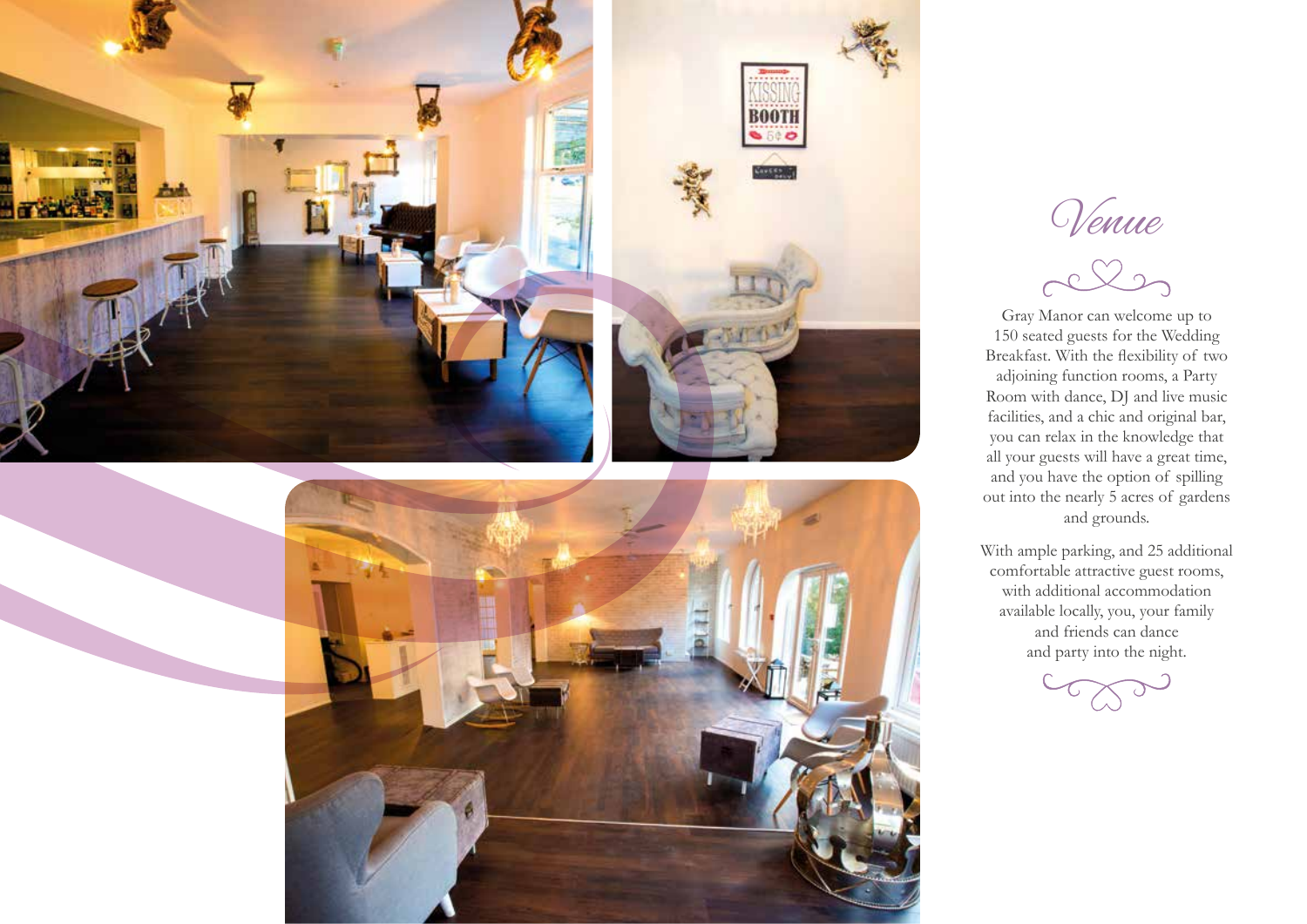



Banqueting

Talk to our experienced and imaginative team about the gourmet Wedding Breakfast menu options – choose from a simple but tasty hog-roast or buffet to a luxury six-course banquet with champagne and fine wines. The next morning, re-live the evening's wonderful memories over the delicious Gray Manor Hotel buffet breakfast with your family and friends.

 $\bigcap$ 

 $\mathcal{C}$  $\sum$ 

 $\overline{C}$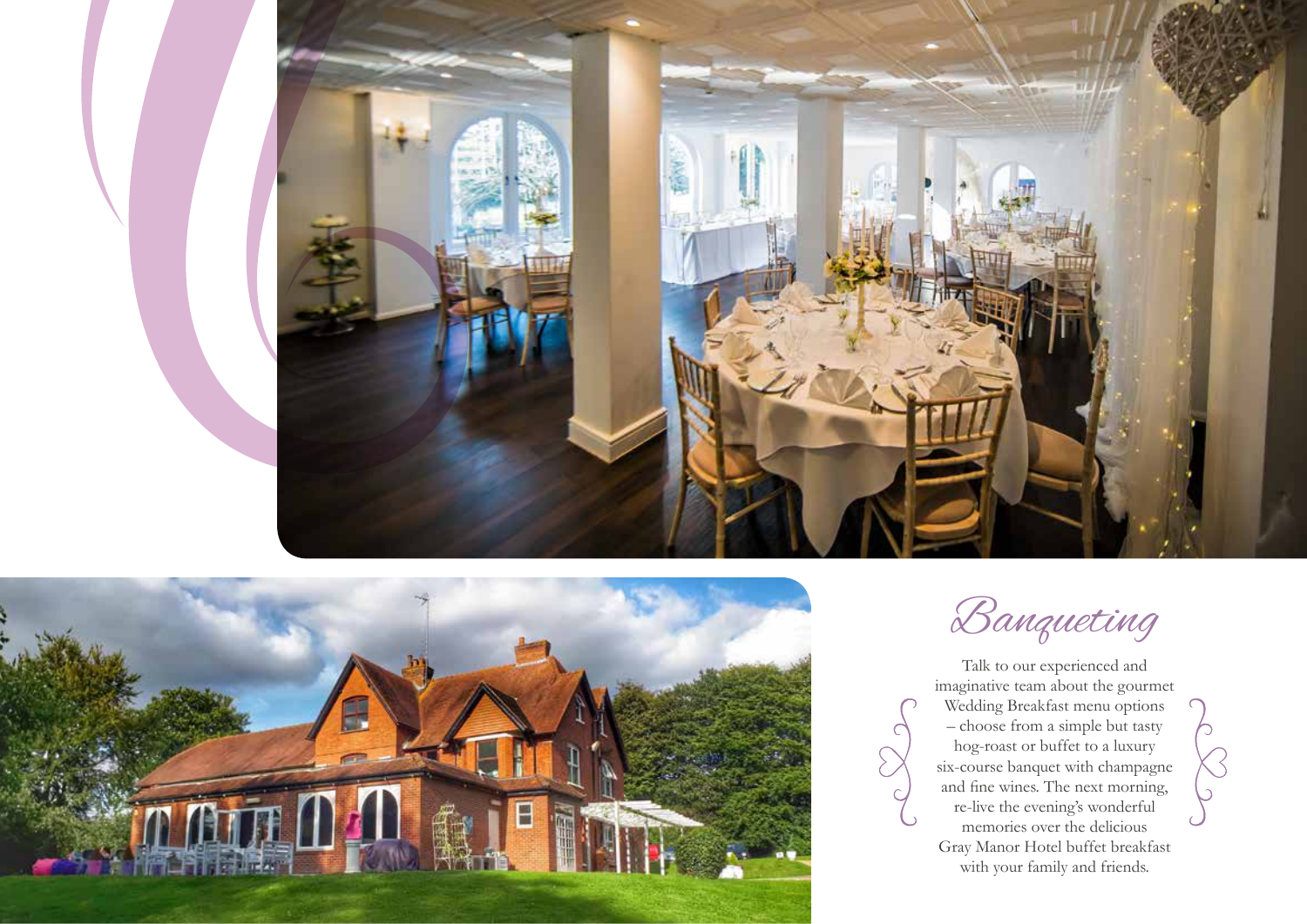



Bridal Suite & Rooms

At the end of the celebrations, you and your partner can retire to the stunning Bridal Suite, with its eight-foot circular bed, separate sitting-room, luxury bathroom and double Jacuzzi. Your guests will have a good nights sleep in our 25 comfortable and attractive bedrooms.

5000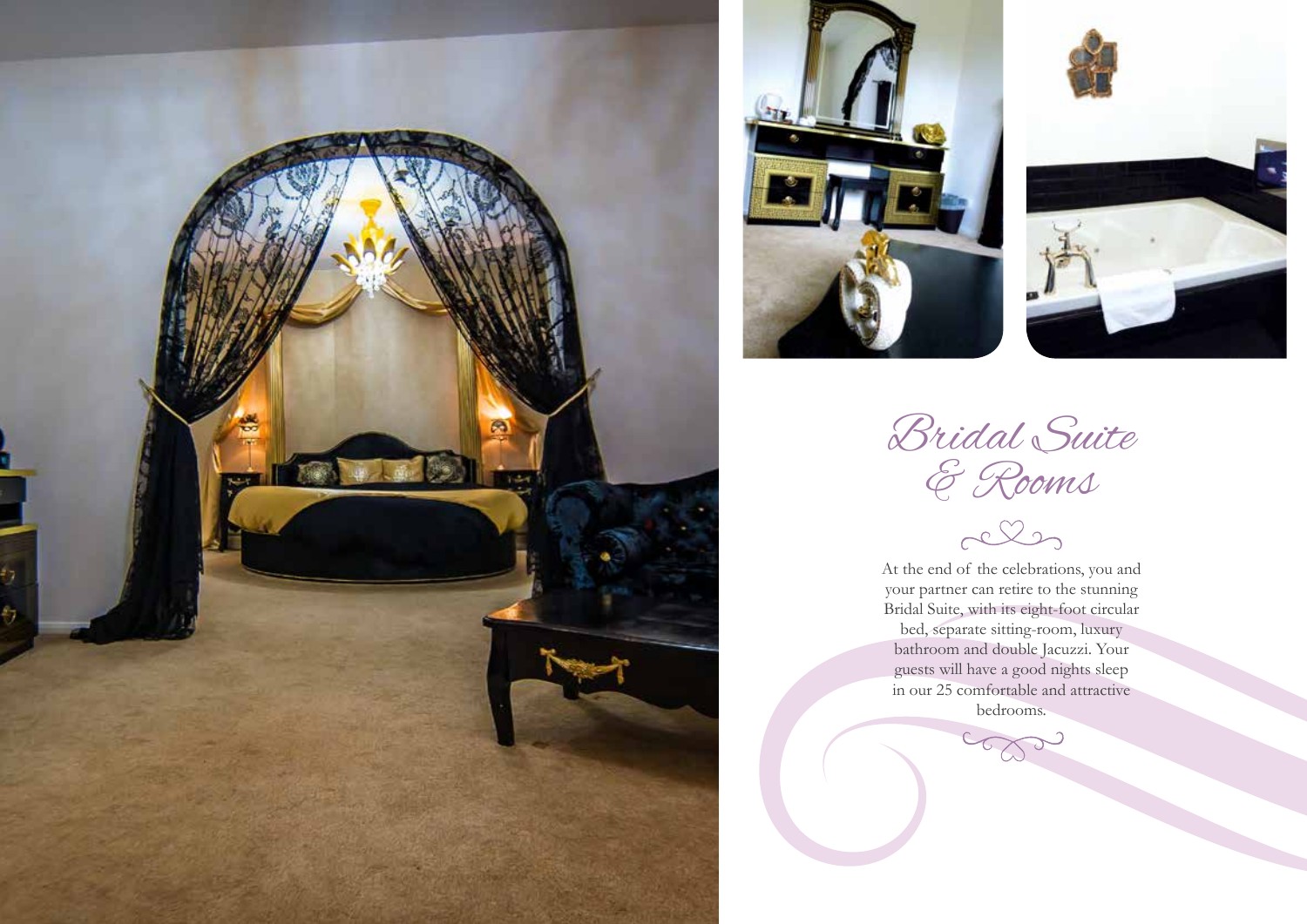

Help & CAdvice

Our specialist Wedding Coordinators/planners are highly experienced, creative, and above all sensitive – with our extensive range of local contacts and suppliers, we can help you source every aspect of your wedding, from photographers and videographers to make-up and hair specialists, from DJs and musicians to limousines.

com